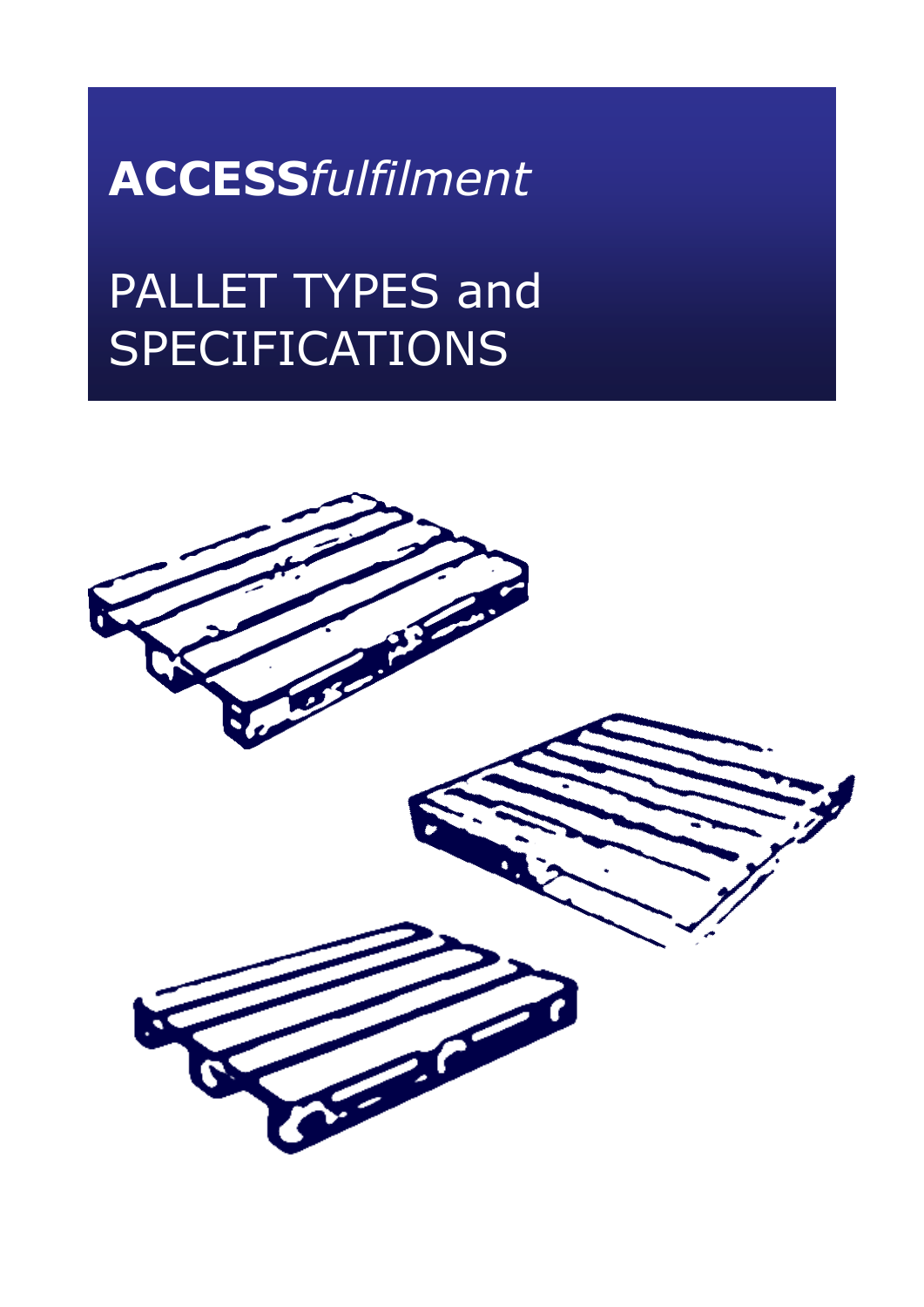# UK PALLETS

### **Perimeter base pallets**





## **Strapped pallets**



### **Legged pallets**

Grade 1 Perimeter base 1200 x 1000mm

- Food grade
- Short or long boarded top deck
- Flush perimeter base
- Heavy duty 1 tonne lift
- 4-Way entry pallet

Grade 2 Perimeter base 1200 x 1000mm

- General warehousing / distribution
- Short or long boarded top deck
- Flush perimeter base
- Heavy duty 1 tonne lift
- 4-Way entry pallet

Grade 3 Perimeter base

1200 x 1000mm

- Warehousing / distribution for lighter, more bulky goods
- Flush perimeter base
- Medium weight with 750kg lift
- 4-Way entry pallet

Grade 3 Strapped

1200 x 1000mm

- Warehousing / distribution
- Strapped perimeter base
- Medium weight with 750kg lift
- Versatile and economical
- 4-Way entry pallet



Grade 3 Legged 1200 x 1000mm

- Warehousing / distribution
- Legged open ended configuration
- Medium weight with 750kg lift
- Versatile and economical
- 4-Way entry pallet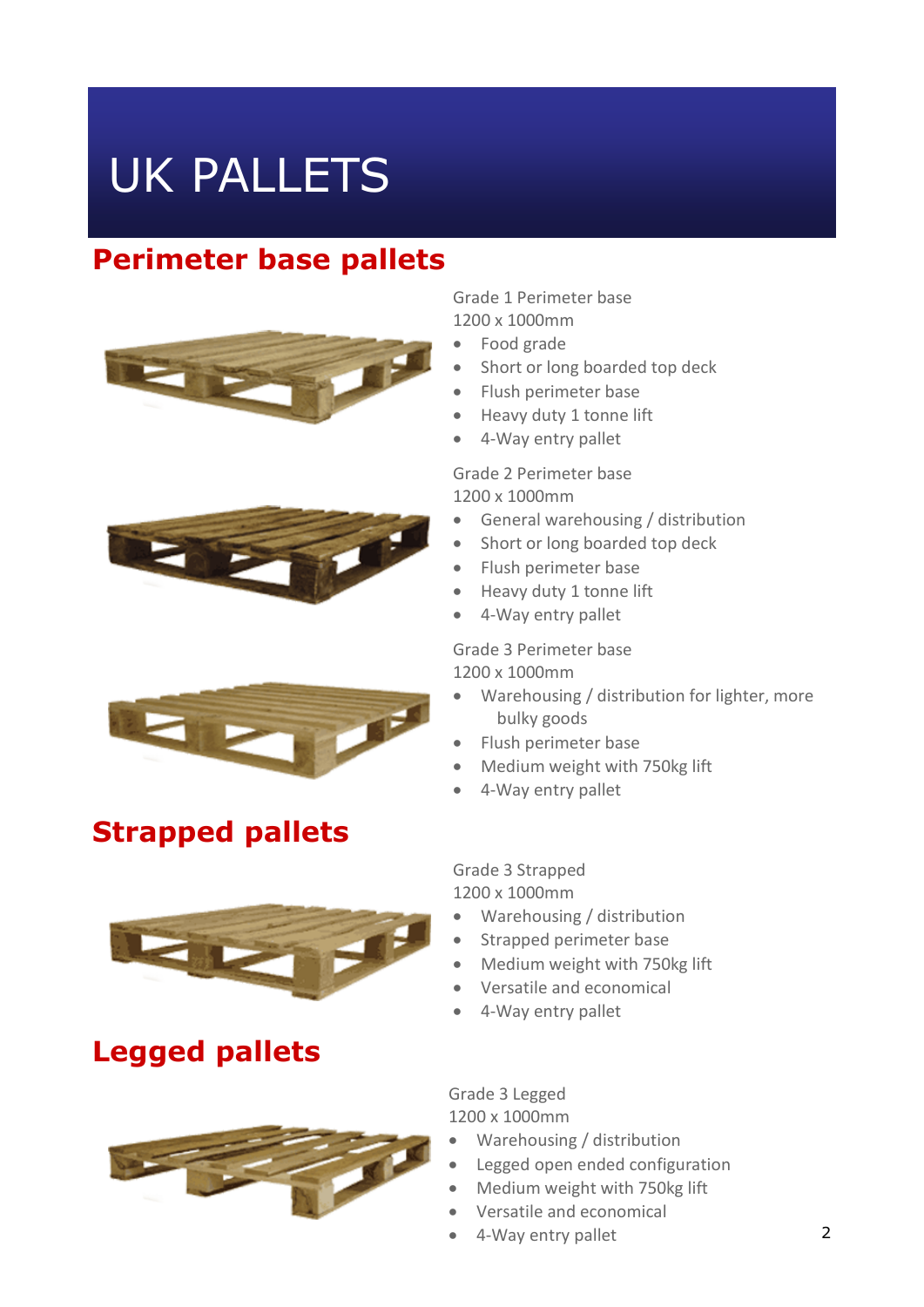# UK PALLETS

## **Grade 3 CP1 pallets**



#### **Grade 3 VMF pallets**



### **Winged pallets**



Grade 3 CP1 1200 x 1000mm

- Chemical/warehousing/distribution
- Legged with end blocks slightly inset
- Heavy weight with 1 tonne lift
- Close boarded top deck
- 4-Way entry pallet

Grade 3 VMF 1200 x 1000mm

- Warehousing / distribution
- All blocks slightly inset
- Heavy weight with 1 tonne lift
- Flush perimeter base
- 4-Way entry pallet

Grade 3 Winged 1200 x 1000mm

- Warehousing / distribution
- Winged top
- Medium weight with 750kg lift
- 4-Way entry pallet